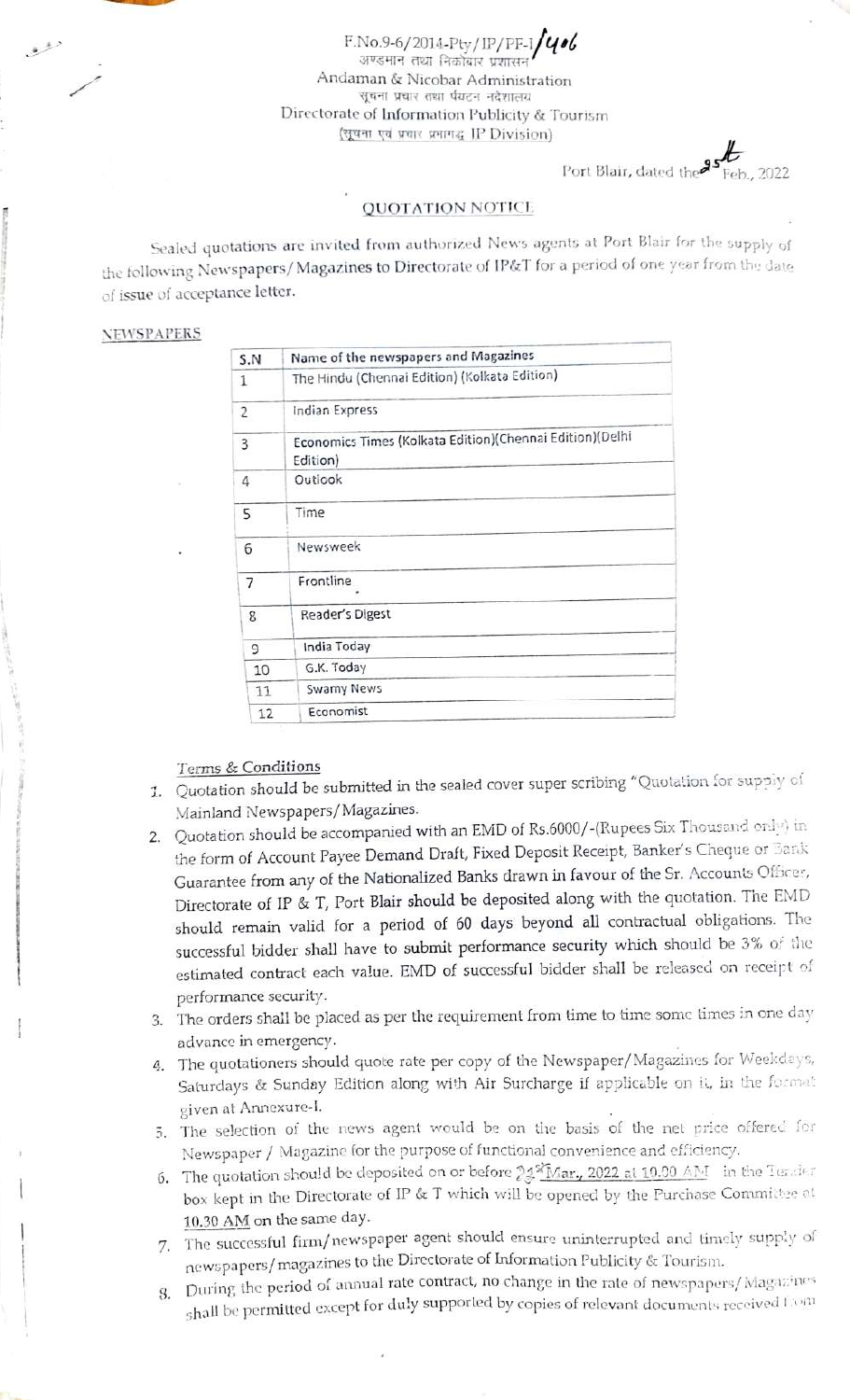- 
- The selection of the news The selection of the hews agent would be on the basis of lowest net price of individual news agent.
- 10. During the period of contract no change in the rate shall be permissible except for revision of air surcharge charge duly supported by relevant documents of the concerned any authorized agencies.
- 11. The newspapers/magazine ordered by the department are to be provided daily/monthly basis as per the periodically of publication. Any laxity observed in the same for reasons other than force majeure, a penalty amounting to 50% of the bill amount would be deducted or in extreme cased, the contract could be cancelled and the firm debarred from further participation in the tendering process including forfeiture of the performance security submitted by the firm.
	- 12. The firm/ tender participating in the tender should not be a black listed firm by any organization or any corporation/ department of the Administration as the case may be.  $An$ undertaking to this effect as per Annexure-"A" should be submitted in the technical bicd. A copy of the tender document duly signed and sealed by the tender in acceptance of terms and conditions.
	- 13. The Director(IP&T) reserves the right to accept or reject any or all the quotationers without stating any reason thereof.
	- 14. During the VVIP/VIP visit in these Island to supply the Mainland Newspapers  $\&$ Magazines in addition as per the requirement and also as per accepted rate without fail otherwise tender will be cancelled.

Informátion Publicity Officer

Copy to:

an K.

1. Incharge (IT), Directorate of IP & T, Port Blair you are requested to upload the Quotation Notice in the department website for kind information and necessary

NAME OF T

Information Publicity Glice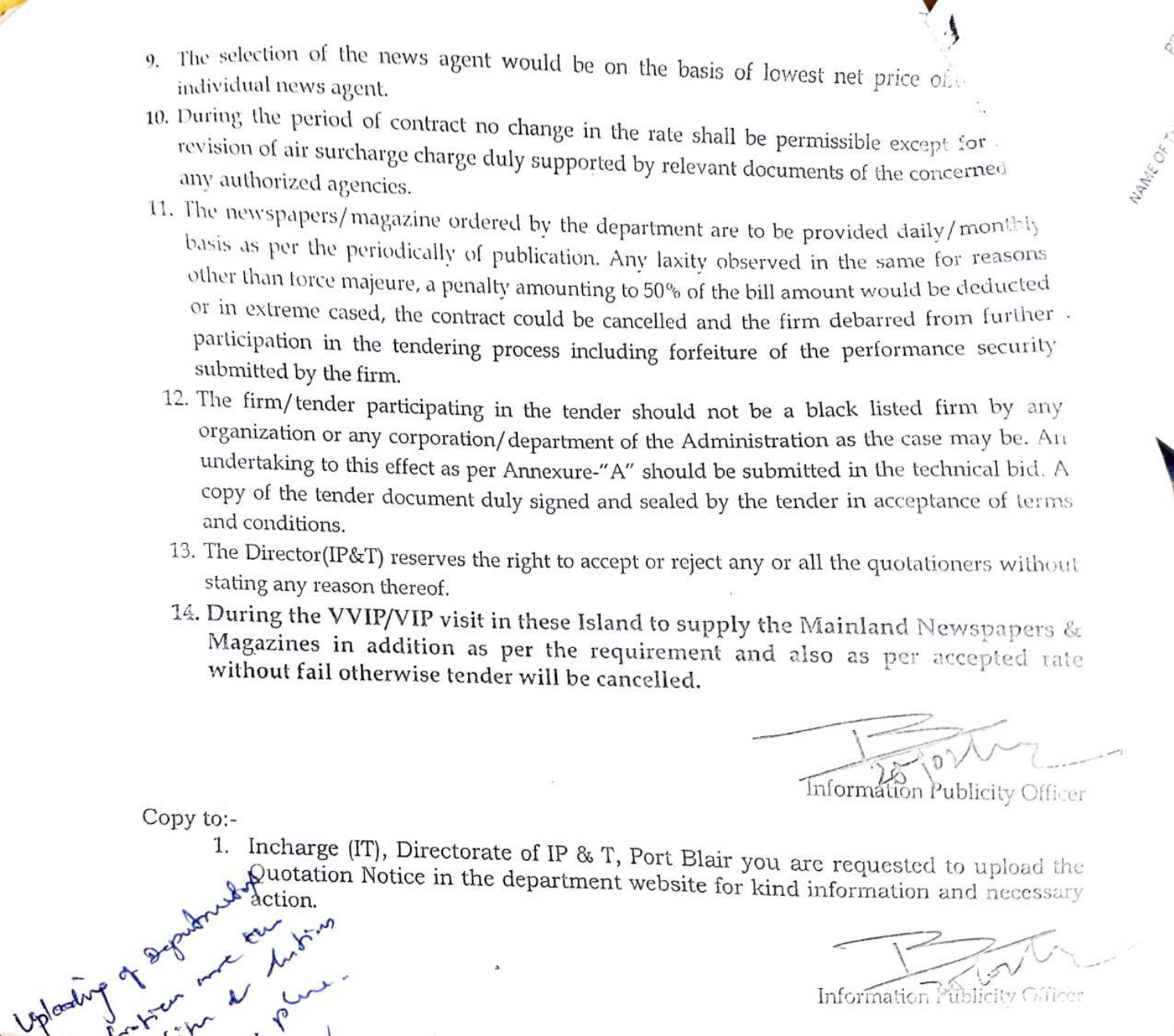# PROFORMA FOR SUBMISSION OF RATE BY THE NEWS AGENTS

\*\*\*\*\*\*\*\*\*\*\*\*\* \*\*\*\*° \*\*\* NAME OF THE FIRM.. \*\*\*\*\*"\*\*\* \*\*\*\*\*\*\*\*\*\*\*\*\*\*\*\*\*\*\*"\* \*\*\*\*\*\*\*\*\*\*\*\*\*\*\*\*\*\*\* \*\*\*"

 $\overline{\tau_1}$ 

 $\overline{\phantom{a}}$ 

| S.N            | Name of the newspapers and Magazines                                 |
|----------------|----------------------------------------------------------------------|
| $\mathbf{1}$   | The Hindu (Chennai Edition) (Kolkata Edition)                        |
| $\overline{2}$ | <b>Indian Express</b>                                                |
| 3              | Economics Times (Kolkata Edition)(Chennai Edition)(Delhi<br>Edition) |
| 4              | Outlook                                                              |
| 5              | Time                                                                 |
| 6              | Newsweek<br>$\circ$                                                  |
| 7              | Frontline                                                            |
| 8              | Reader's Digest                                                      |
| 9              | India Today                                                          |
| 10             | G.K. Today                                                           |
| 11             | Swamy News                                                           |
| 12             | Good House Keeping                                                   |
| 13             | Economist                                                            |

NOTE-Please note that the eligible bidder shall be sclected based on the lowest commission offered.

 $\lambda$ 

ים המשלום לא החובה בחובה המשלום להתקופה במשלום המשלום להתקופה המודרים השלום להיות המשלום להיות להיות להיות להיו<br>המשלום לא החובה בחובה המשלום להתקופה להתקופה בחודשים להיות להיות להיות להיות להיות המשלום להיות המשלום היות

 $\bar{\nu}$ 

र का साल हाल भी देते हो जाते राज्य । जिस साहित और देख रूद किया जा सकता है ।<br>हिम्पा साहित्य को कहना की कोई देने साम्राज्य को खेळाड़ कियों भी प्रकार को कौतानी बराने के कहना है ।<br>हिम्पा साल होना ही कई सामान्य पानी (विकास की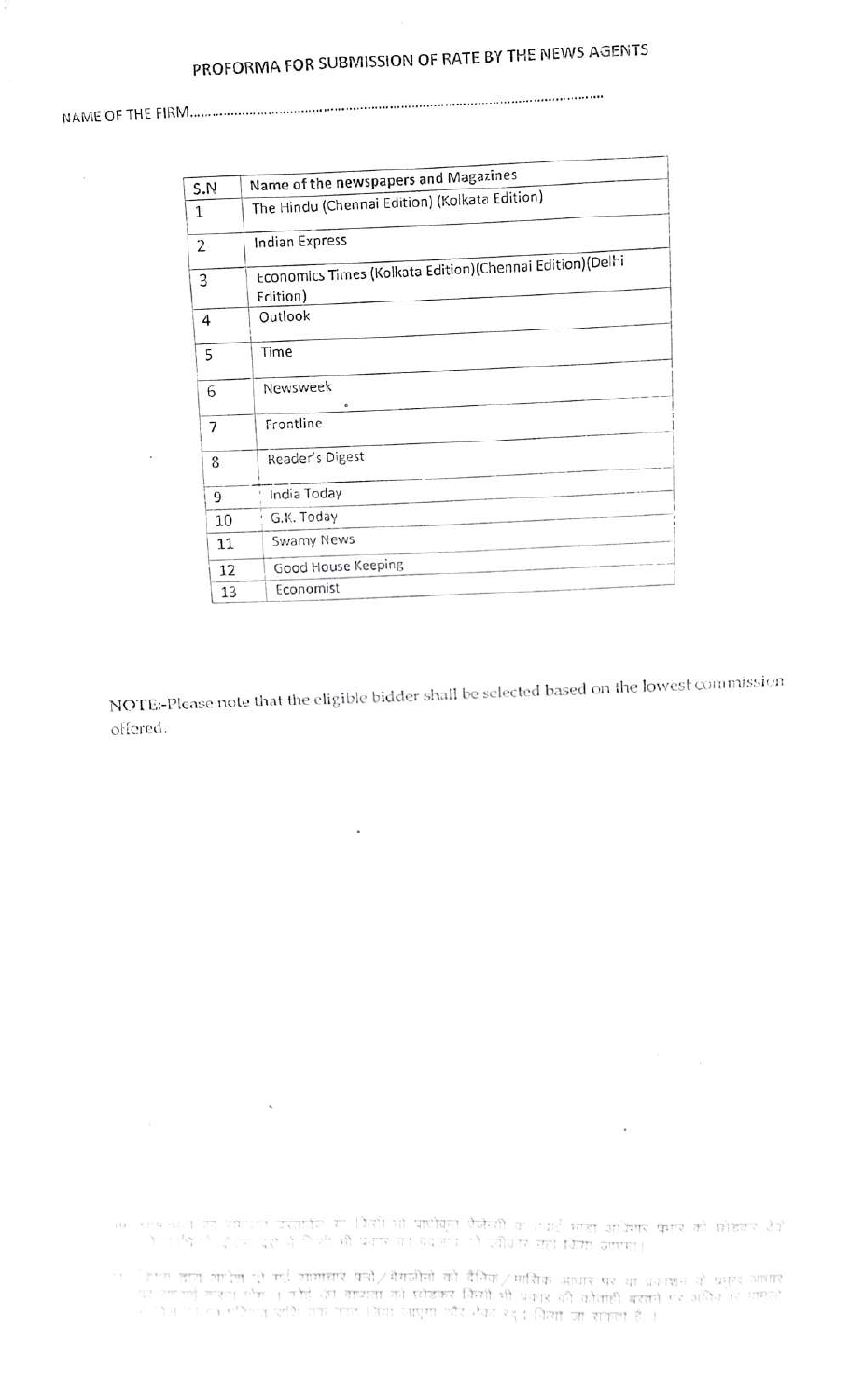## AFFIDAVIT

|                                                                              | bv |
|------------------------------------------------------------------------------|----|
| registered office<br>having                                                  | at |
|                                                                              |    |
| do hereby declare and solemnly affirm                                        |    |
| that I/We have not been Black listed by any State/UT/Central Govt. or by any |    |
| authority.                                                                   |    |

 $\sim$ 

### DEPONENT

Place:

 $\prime$ 

 $\boldsymbol{\mu}$ 

Dated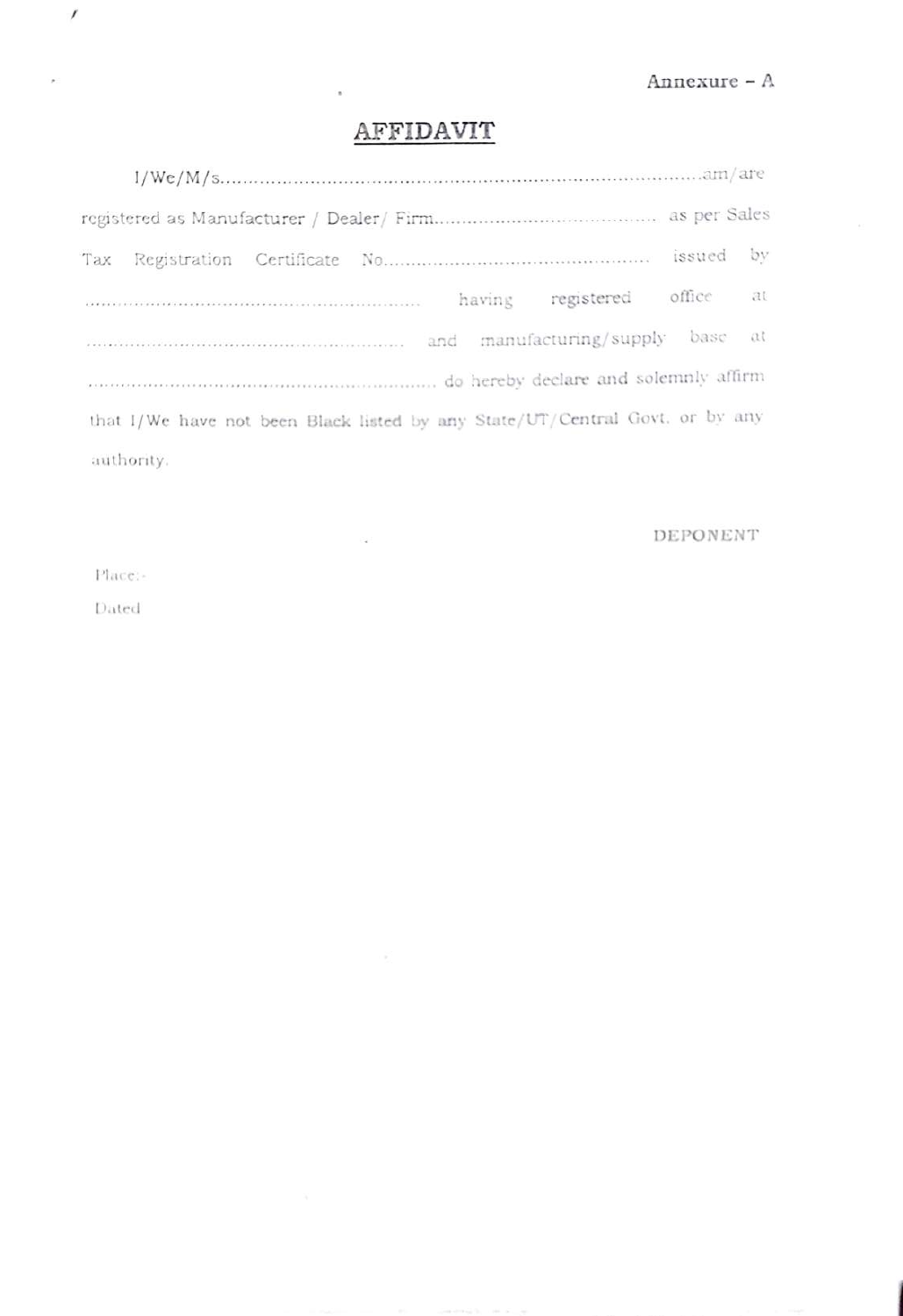4.4.9-6/21.4/2014/07.45-2/406

जण्डमान तथा ।नकाबार प्रशासन Andaman and Nicobar Administration सूचना प्रचार तथा पर्यटन निदेशालय Directorate of IP & T

 $25h$ पोर्ट ब्लेयर दिनांक फरवरी, 2022

#### निविदा सूचना

सूचना तथा प्रचार निदेशालय के लिए स्वीकृति पत्र जारी करने की तारीख से एक वर्ष की समयावधि के लिए निम्नलिखित समाचार पत्र / मैगजीनो की आपूर्ति के लिए पोर्ट ब्लेयर में रिधत प्राधिकृत समाचार एजेन्टों से मुहरबंद निविदाएं आमंत्रित किए जाते हैं ।

#### समाचार पत्र

| क्रम<br>सं.    | समाचार पत्र एवं मैगजीनों के नाम                                   |
|----------------|-------------------------------------------------------------------|
|                | द हिन्दु (चेन्नई संस्करण/कोलकाता संस्करण)                         |
| $\overline{2}$ | इकोनोमिक्स टाइम्स (कोलकाता संस्करण/चेन्नई संस्करण/दिल्ली संस्करण) |
| 3              | इंडियन एक्सप्रेस                                                  |
| 4              | आउटलुक                                                            |
| 5              | टाइम                                                              |
| 6              | न्यूज वीक                                                         |
| 7              | फ़न्टलाइन                                                         |
| 8              | रीडर डाइजेस्ट                                                     |
| 9              | इंडिया दुडे                                                       |
| 10             | जी.के.टुडे                                                        |
| 11             | स्वामी न्यूज                                                      |
| 12             | अर्थशास्त्री                                                      |

#### निबंधन एवं शर्तें :–

- 1. निविदा को जमा करते हुए लिफाफे पर "मुख्य भूमि के समाचार पत्र/मैगजीनों की आपूर्ति के लिए निविदा" लिखा होना चाहिए ।
- निविदा के साथ रू 6000/- (रूपये छः हजार मात्र) की बयाना राशि अकाउन्ट पेयी डिमांड ड्राफ्ट, फिक्सड़ डिपोजिट रिसीप्ट, बैंकर्स चेक अथवा बैंक गैरंटी के रूप में किसी भी राष्ट्रीयकृत बैंक से वरिष्ठ लेखा अधिकारी,  $\mathcal{P}$ सूचना, प्रचार तथा पर्यटन निदेशालय, पोर्ट ब्लेयर के पक्ष में लेकर जमा करें। बयाना राशि सभी सांविधिक शर्तों के पूर्ण होने के 60 दिनों के बाद भी वैद्य होनी चाहिए । सफल निविदाकार को अनुमानित ठेका राशि का 3 प्रतिशत .<br>मूल्य की रकम को सुरक्षा जमा के रूप में जमा करना होगा । सफल निविदाकार के बयाना राशि को, सुरक्षा जमा प्राप्त होने के बाद लौटा दिया जाएगा ।
- 3. जब तब आवश्यकतानुसार आदेश दिया जाएगा तथा कभी–कभी तत्काल आवश्यकता अनुसार एक दिन पूर्व भी आदेश दिया जा सकता है ।
- निविदाकार को समाचार पत्रो / सण्ताहिक मैगजीनो, शनिवार एवं रविवार के अर्कों सहितहवाई प्रभार और कार्गो  $\Lambda$ . हैन्डलिंग प्रभार, यदि इस पर लागू हो ता, के साथ प्रति प्रति की दर से 'सलग्न अनुलग्नक -1' में दर्शानी चाहिए।
- समाचार पत्नों के एजेन्ट का चयन कार्यात्मक सुविधा और दक्षता प्रयोजन एवं प्रति समाचार पन्न / मैगजीनों के 5. लिए भरी सबसे कम दर के आधार पर किया जाएगा।
- निविदाओं को दिनांक2। th मार्च, 2022 को 10.00 बजे तक सूचना तथा प्रचार प्रभाग में रखी गई निविदा पेटी  $6 -$ में जमा किया जाए जिन्हे उसी दिन सुबह 10.30 बजे खरीद समिति द्वारा खोला जाएगा ।
- 7. रायाज़ प्रतिष्ठान/समाधार पत्र एजेंटो द्वारा सूचना व प्रचार निदेशालय, पोर्ट ब्लेयर को बिना किसी रूकावट के रामय पर समाचार पंजो / मैगजीनो की आपूर्ति को सुनिश्चित करना होगा ।
- ्राधिक अनुबंध दर के दौरान सम्बन्धितों द्वारा सम्बन्धित समर्थित दस्तावेजा को छोड़कर किसी भी समाचार पत्रों  $8$ / नेमजीनों से विनिर्दिष्ट मूल्यों में बदलाव स्वीकार नहीं किया जाएगा ।
- ्याते प्रान्त समापार बाद एवंदि का नामन सदरों कर भया गया शुद्ध राशि वो आधार पर होगा ।
- 10. साहनेपुर या साहित करातीय या दियों भी प्रयोगत ऐसेली ना हार्ट् भारा अधिगर क्यार को छोटाउर देखे أطلبها فالرواوا والأراد والريا وبالأفاظ والمراري والأسواء والأرام والمراس المراسي المراسي
- فللعاظ فأقت إن العلاقة اللا كم فلاحظ طولية المرارية ربع رهزاطي / ربط فسماء إلم للإسلامي الحرب الحربي ال पर राज्यते । स्वास्थ्यः । अदि यो यात्रया को प्रोडेकर जिसी भी प्रवार यो वोजनी बराते पर अधिकांस मामठो .<br>בין המשתת היה לא מלו המלון המשתה הולל הכדירה ולהי אירו להיו מאירה בין ו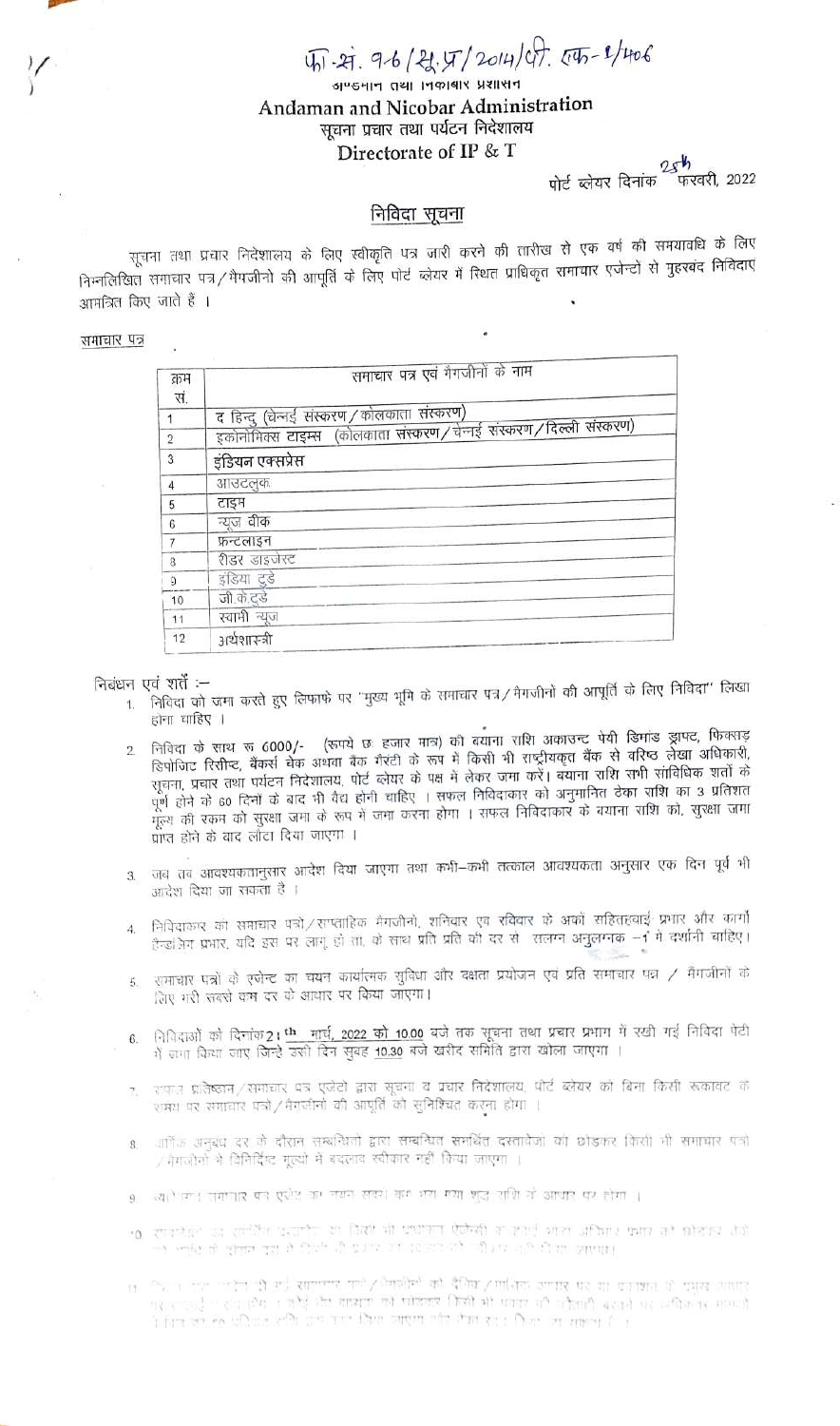- 12. टेडर में भाग लेने वाले फर्म को कोई भी मामले में किसी संगठन या किसी संस्था / प्रशासन के विभाग द्वारा काली<br>गाउंग गाउंग की निकटन की देखें की संगीत के लिए किसी संगठन या किसी संस्था / प्रशासन के विभाग द्वारा काली सूचे वद् धायित नही हानः चाहिए।तकनीको बाली म अनुलगनक 'क' के अनुसार वचन प्रत्र प्रस्तुत करना होग<br>रेना कर्ना नाम नाम कार्या के लिए हो हो कि बाली में अनुलगनक 'क' के अनुसार वचन कार्या और गाम के टेडर कर्त्ता द्वारा टंडर दस्ता ज की प्रति मे निवधन व शर्ता ने स्वीकृति सहित यथावत् हस्ताक्षर और मुहर होना<br>जनिष्ठ
- 13. निदेशक, सूचना तथा प्रचार के पास यह अधिकार सुरक्षित होगा वह किसी भी निविदाओं बिना कोई कारण बताएको स्वीकार या अस्वीकार कर सकते हैं ।
- 14. इन दवीपों में वीवीआईपी/वीआईपी दौरे के दौरान आवश्यकता के अतिरिक्त मुख्य भूमि के समाचार पत्रों और पत्रिकाओं की आपूर्ति करने के लिए और बिना किसी चूक के स्वीकृत दर के अनुसार अन्यथा निविदा रद्द कर दी जाएगी।

उप निदेशक रैशू प्राप्तगाग)

Copy to:

प्रभारी (आई.टी). जुमन पहार उथा फोरन मेडशाल्य , पोर्ट ब्लेयर आपसे अनुरोध है कि सूचना और आवश्यक  $\mathbf{1}$ कारवाई के लिए विभाग की वेबसाइट पर कोटेशन नोटिस अपलोड करें।

उप निदेशक (स.प्र.प्रभाग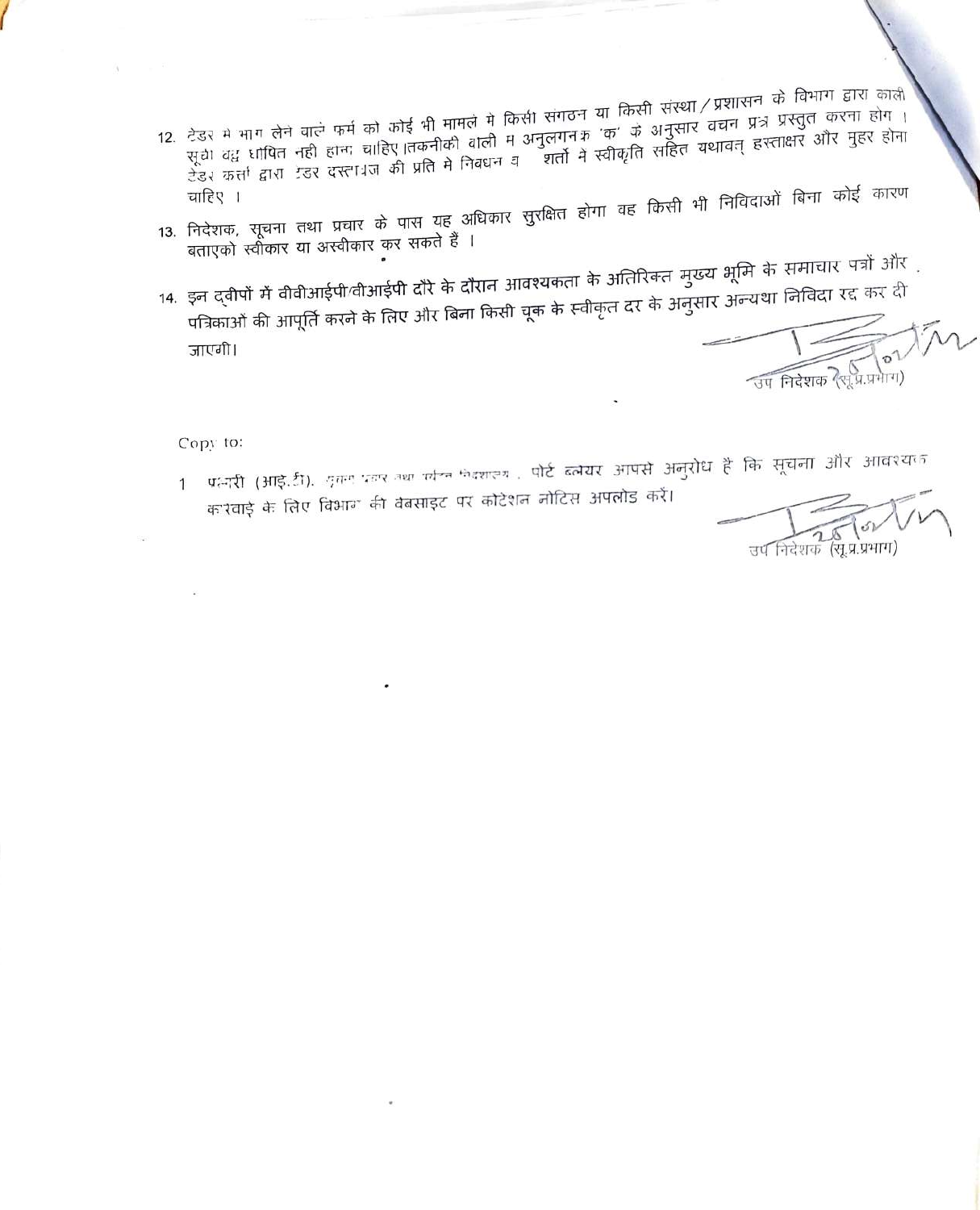## अनुलग्नक–1

# . समाचार एजेंटों द्वारा दर प्रदर्शित करने हेतु प्रपत्र

 $\widetilde{\mathbf{a}}$ 

 $\tilde{\varepsilon}$ 

| क्रम           | समाचार पत्र एवं मैगजीनों के नाम                                       |
|----------------|-----------------------------------------------------------------------|
| सं.            | ۰                                                                     |
| 1              | द हिन्दू (चेन्नई संस्करण / कोलकाता संस्करण)                           |
| $\overline{c}$ | इकोनोमिक्स टाइम्स (कोलकाता संस्करण / चेन्नई संस्करण / दिल्ली संस्करण) |
| 3              | इंडियन एक्सप्रेस                                                      |
| 4              | आउटलुक                                                                |
| 5              | टाइम                                                                  |
| 6              | न्यूज वीक                                                             |
| $\overline{7}$ | फ्रन्टलाइन                                                            |
| 8              | रीडर डाइजेस्ट                                                         |
| $\Omega$       | इंडिया टुडे                                                           |
| 10             | जी.के.ट्डे                                                            |
| 11             | स्वामी न्यूज                                                          |
| 12             | अर्थशास्त्री                                                          |

नोट : प्रति कॉपी के लिए कुल न्यूनतम दर प्रस्तावित बोलीदाता के आधार पर निविदाओंका चयन किया जाएगा।

 $\bullet$ 

 $\alpha$